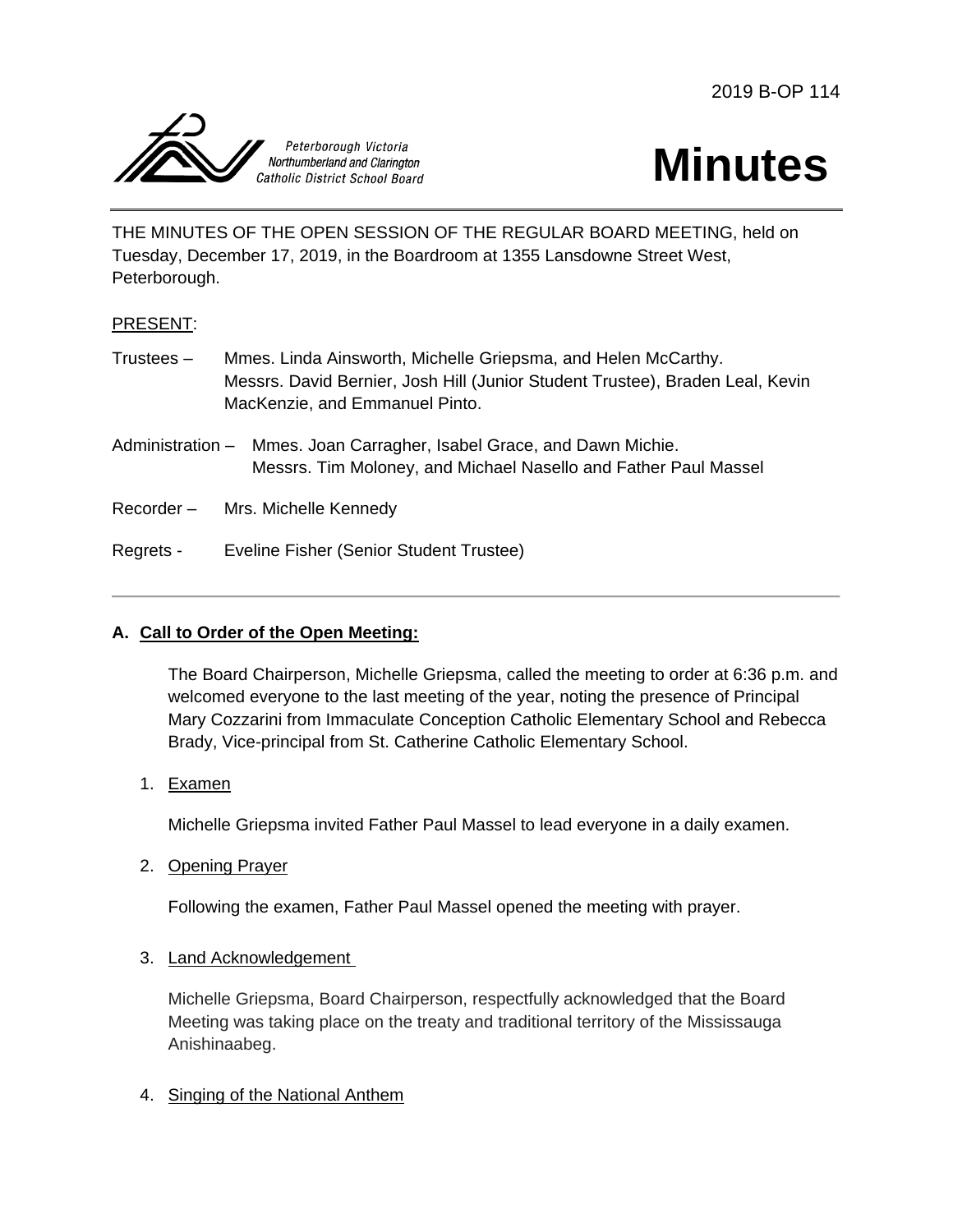The National Anthem was sung.

- 5. Approval of the Agenda
	- MOTION: Moved by Linda Ainsworth, seconded by Braden Leal

that the Agenda be approved as amended, with the removal of item B.3, Report from the Manager of Communications, and with the correction of item A.7 b) to read, Approval of the Minutes of the December 3, 2019 *Annual* Board Meeting.

Carried.

6. Declarations of Conflicts of Interest

There were no declarations of conflicts of interest.

- 7. Approval of the Minutes.
	- a. MOTION: Moved by Braden Leal, seconded by David Bernier

that the minutes of the November 26, 2019 Regular Meeting be approved with corrections.

Carried.

b. MOTION: Moved by Linda Ainsworth, seconded by Emmanuel Pinto

that the minutes of the December 3, 2019 Annual Board Meeting be approved.

Carried.

8. Business Arising Out of the Minutes.

There was no business arising out of the minutes.

#### **B. Reports from the Office of the Director and Student Trustees:**

1. Report from the Director of Education, Michael Nasello.

Michael Nasello gave the Director's Report, including the following highlights: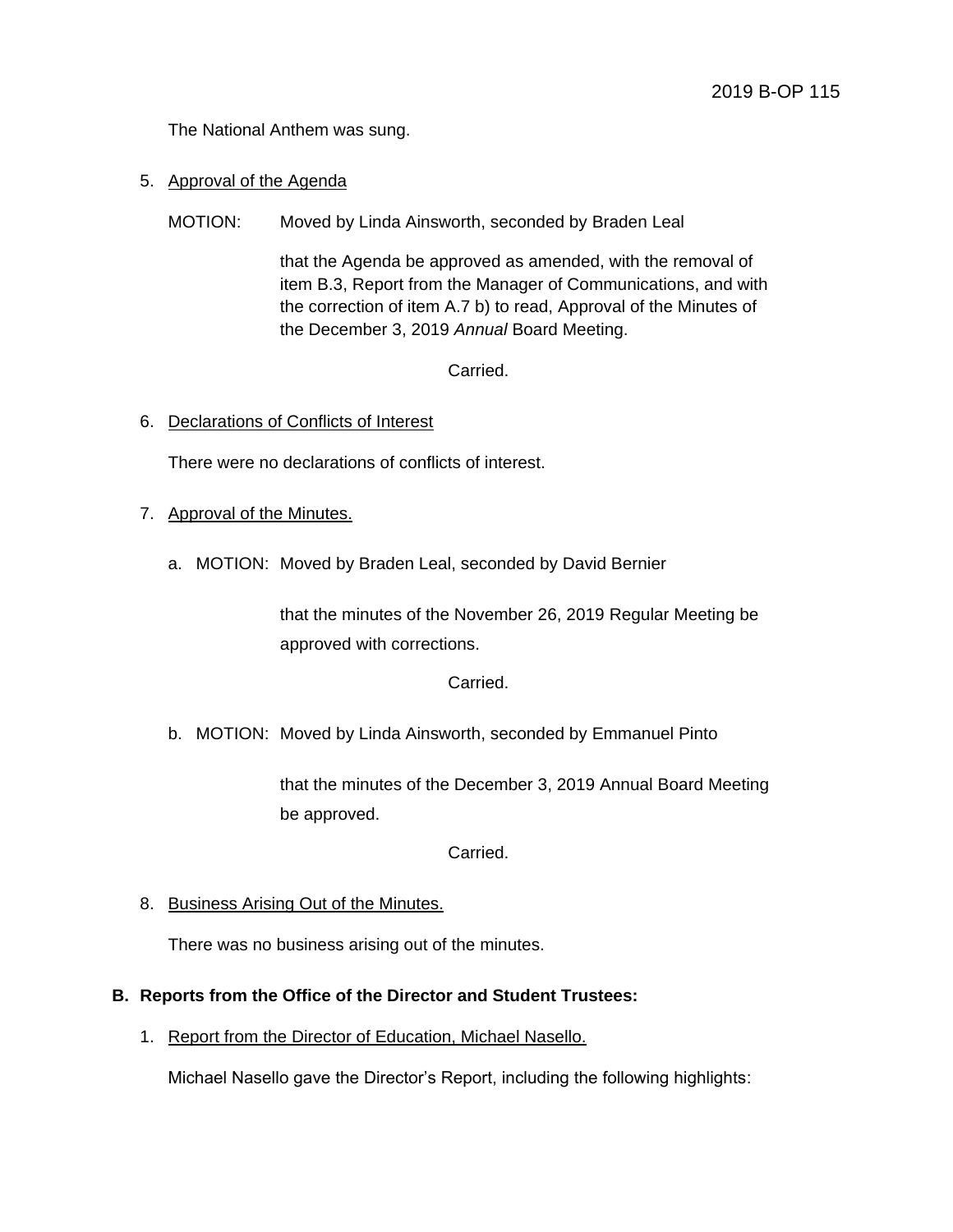- Schools are fully immersed in the season of advent with Masses and celebrations, concerts, plays and involvement in acts of charity and social justice projects taking place in our schools.
- We continue to monitor the labour situation and its evolution and commit to keeping trustees, parents, staff and students informed as new announcements are made.
- The Board's Annual Meeting, Mass and Reception was held on December 3rd. Congratulations to Michelle Griepsma, re-elected as Board Chairperson and David Bernier, re-elected as Board Vice-chairperson. Congratulations to all trustees in their roles on various committees and their work in many aspects of our board.
- **The Catholic Leadership Development Series continued on November 28 with a** session on resiliency and good mental health practices presented by Kathleen Gratton from the School Boards' Cooperative Incorporated.
- The St. Mary Catholic Secondary School Choir known as the "Treblemakers" performed at the Diocesan Advent/Christmas celebration on December 5th at the Cathedral. Thanks are extended to them and the choir director. There were many compliments on their amazing talent!
- **Best wishes to everyone in the PVNC community for a blessed Christmas and** may we be mindful of and responsive to those who are in need.

Following his presentation, Michael Nasello invited questions from the trustees.

#### 2. Report from the Student Trustees, Eveline Fisher and Josh Hill.

Josh Hill, Junior Student Trustee, gave a report to the Board of the activities which are taking place in secondary schools throughout the system:

- The true spirit of the season of Christmas is being shown through our schools as students celebrate Christmas Masses and take on successful initiatives like toy drives and food and clothing collections.
- **St. Peter CSS has implemented a program for feminine products in washrooms.** The program encourages girls to "take one when you need it, give one when you have an extra" and is making a positive change on an important issue.
- A recycled art project was held at St. Peter as an example of our Catholic social teachings and environmental concern. In particular, it brought awareness to the effects of pollution on the aquatic ecosystem.
- **The Environmental SHSM program at St. Mary took training to receive their CPR** Certification.
- **Holy Trinity CSS held a Christmas Market to sell treats to raise funds for a variety** of charities in the community.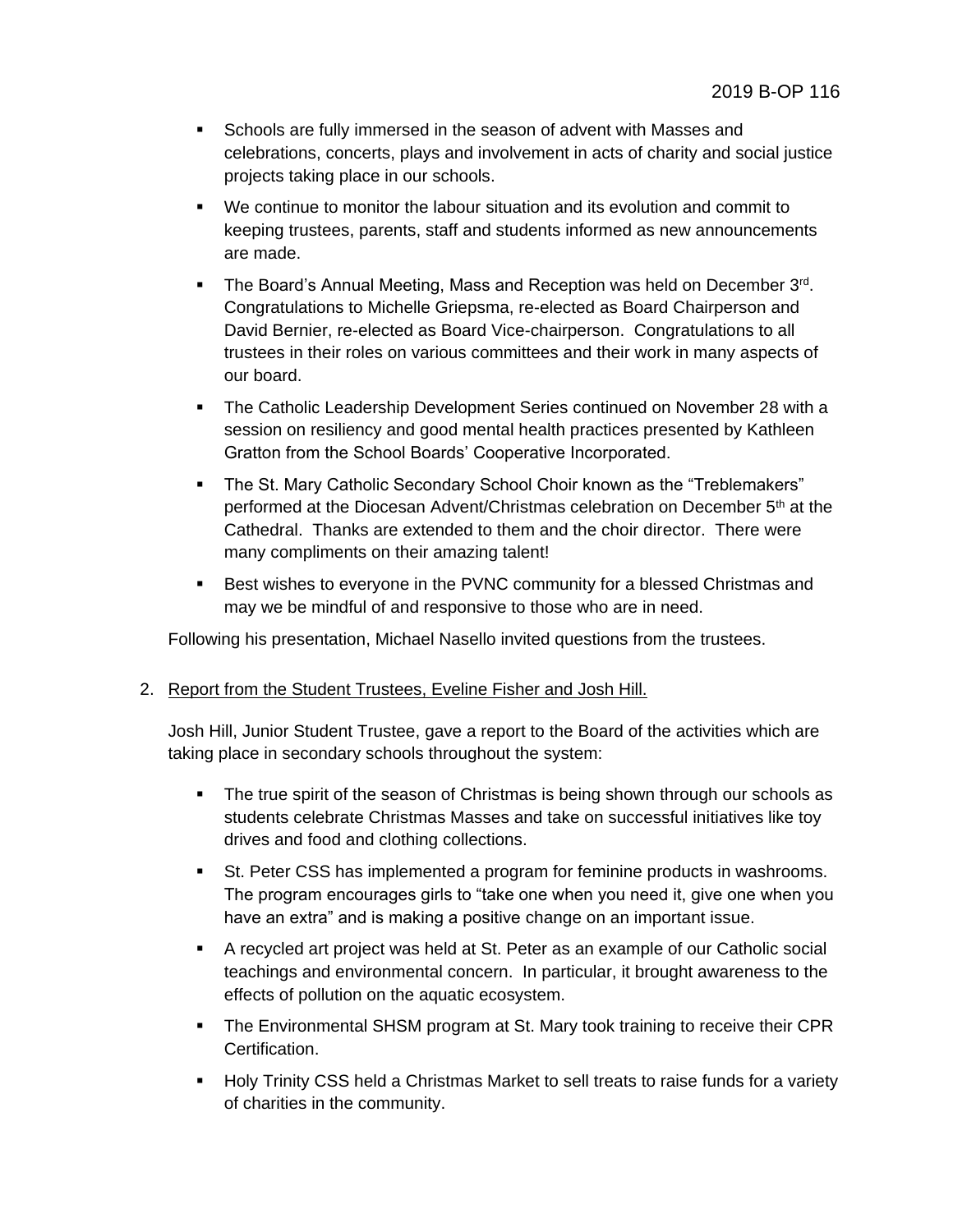These activities and others have students keeping in mind our Catholic values and coming together in celebration of Jesus.

The student trustee then invited and answered questions from the trustees.

### **C. Presentations:**

# 1. Proposed St. Peter Catholic Secondary School Excursion to Antigua, Guatemala, November 14-22, 2020.

Shannon Brady, Principal of St. Peter Catholic Secondary School introduced Kevin O'Neill, Teacher, and Aidan Murphy, Chaplaincy Leader, who then gave a presentation about the proposed social justice excursion to Guatemala. The group then answered questions from the trustees.

MOTION: Moved by Linda Ainsworth, seconded by Helen McCarthy

that the proposed St. Peter Catholic Secondary School excursion to Antigua, Guatemala, from November 14, 2020 to November 22, 2020, be approved in principle and that the trip will include mandatory insurance for all travelers. Such insurance must cover school board or principal rulings for cancellation of the trip; and

that the excursion to the Pacaya volcano be omitted from the itinerary.

Carried.

# 2. Proposed St. Mary Catholic Secondary School Choral Music Excursion to Boston, Massachusetts, USA, April 17-19, 2020.

James Brake, Principal and Tanya Earle, Teacher, gave a brief presentation and answered questions about the proposed excursion to Boston.

MOTION: Moved by David Bernier, seconded by Braden Leal

that the proposed St. Mary Catholic Secondary School Choral Group excursion to Boston, Massachusetts, from April 17-19, 2020, be approved in principle and that the trip will include mandatory insurance for all travelers. Such insurance must cover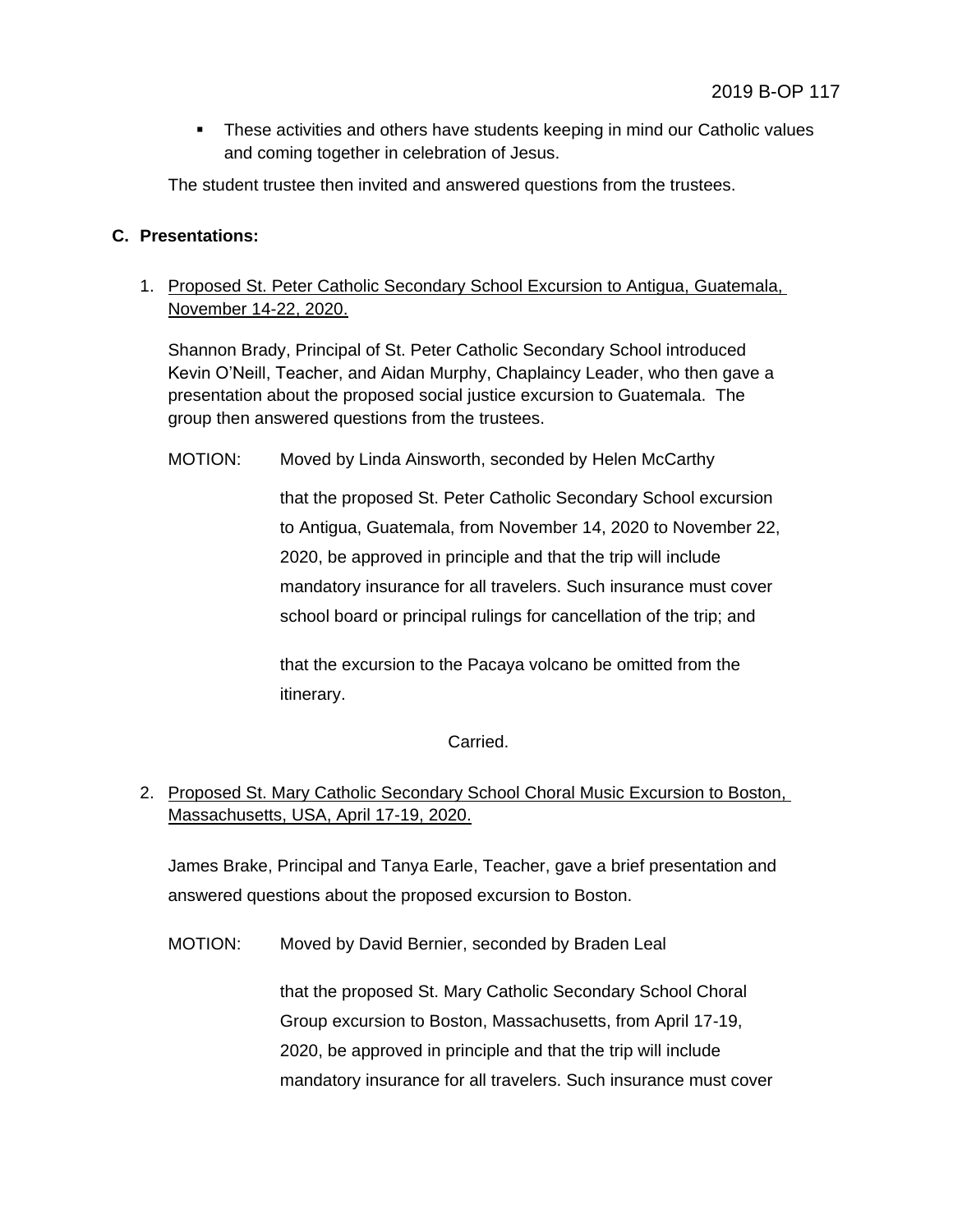school board or principal rulings for cancellation of the trip.

Carried.

# 3. Proposed St. Mary Catholic Secondary School Excursion to Ireland and Scotland, March 12-21, 2021.

James Brake, Principal and Curtis Chornie, Teacher, gave an overview about the proposed excursion to Ireland and Scotland in March of 2021 and answered questions.

MOTION: Moved by David Bernier, seconded by Emmanuel Pinto

that the proposed St. Mary Catholic Secondary School excursion to Ireland and Scotland, from March 12-21, 2021, be approved in principle and that the trip will include mandatory insurance for all travelers. Such insurance must cover school board or principal rulings for cancellation of the trip.

Carried.

#### 4. Guarding Minds at Work Survey Presentation.

Joan Carragher, Superintendent of Human Resource Services noted that the title of the presentation was "Guarding Minds at Work" contrary to what was published in the agenda circulated (Guiding Minds). It was also noted that Kathleen Gratton from School Boards' Cooperative, Inc. was not in attendance for the presentation. The purpose of the survey was to gain information as a step towards the implementation of the National Standard of Psychological Health and Safety in the Workplace and as part of the Board's Be Well Strategy.

Joan Carragher distributed a handout and gave an oral overview of the overall results that were gleaned from the survey of PVNC employees conducted at the beginning of the 2019-2020 school year. The thirteen psychological factors on which the questions were based and the outcomes of the employee groups responses and their areas of concern were reviewed. Joan then gave an overview of the planned response to identified areas of concern. Part of the planned response will be to host focus groups to give opportunity for in-person and open-ended discussions about the results.

Overall, the results are very positive as they ranked above industry standard in all areas. The results demonstrate opportunities and identify areas where improvements can be made.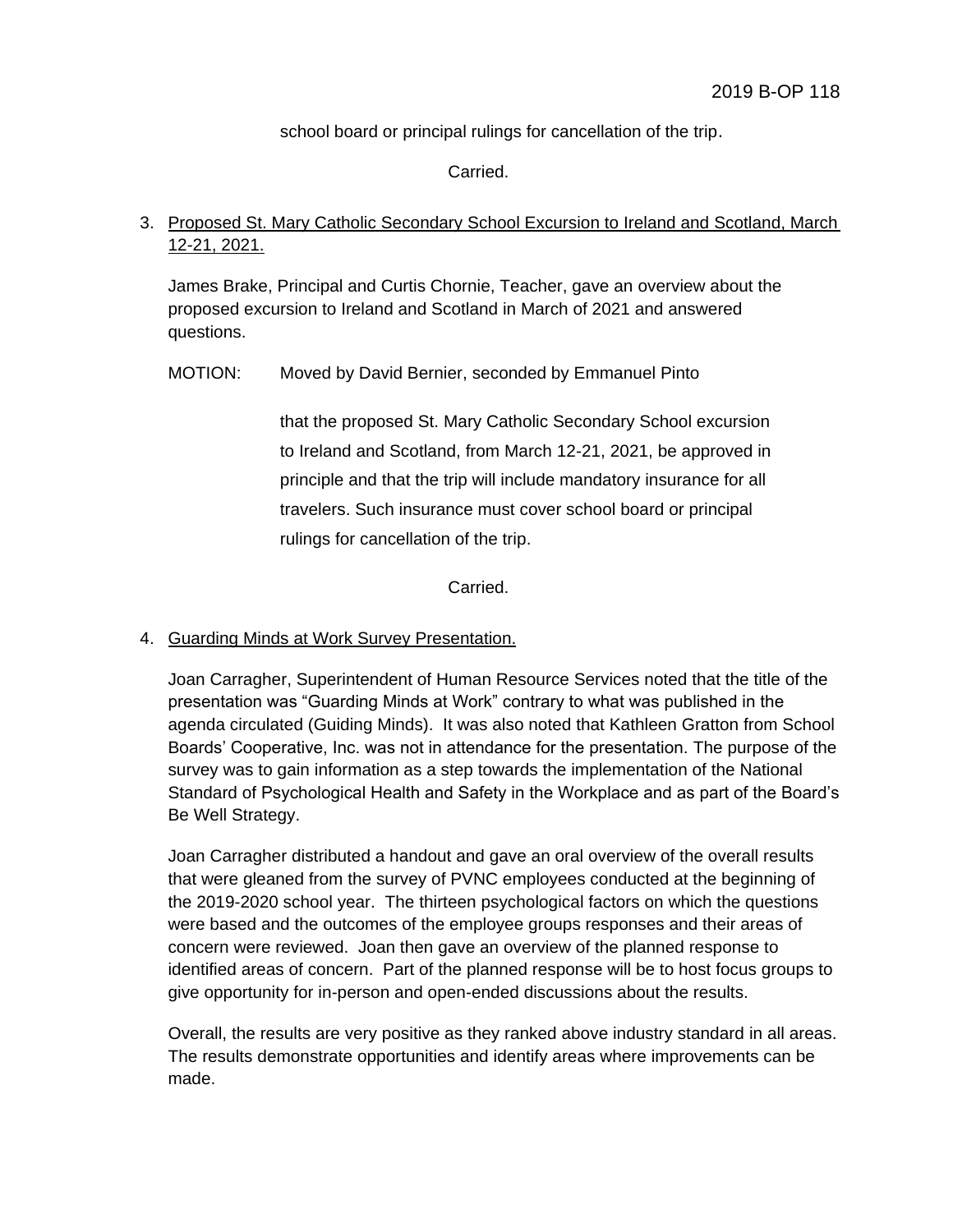5. Director's Annual Report: 2018-2019.

Michael Nasello, Director of Education, distributed copies of the Director's Annual Report for 2018-2019 to the trustees and reviewed the contents of the report. The report summarizes the board's activities for the 2018-2019 school year.

MOTION: Moved by Kevin MacKenzie, seconded by Braden Leal

that the Annual Director's Report be received by the Board and submitted to the Ministry of Education, as required.

Carried.

### **D. Programs and Services:**

1. Report on Proposed French Immersion Program at Holy Trinity Catholic Secondary School from the French as a Second Language Advisory Committee; and Deferred Recommended Action from the Committee-of-the-Whole, November 11, 2019.

Superintendent of Learning, Dawn Michie, distributed a report regarding the proposal of a French Immersion Program at Holy Trinity Catholic Secondary School. Dawn Michie reported that the topic was discussed at the French as a Second Language Advisory Committee (FSLAC) Meeting held on November 27, 2019. The committee reviewed various aspects of the potential implementation of a FSL program including course implementation options, staffing, cost of resources, enrolment considerations at Holy Trinity and St. Stephen, transportation, and benefits for students and families. The FSLAC has recommended that a secondary French Immersion program be established at Holy Trinity.

MOTION: Moved by Linda Ainsworth, seconded by Kevin MacKenzie

that the Board establishes a French Immersion program at Holy Trinity Catholic Secondary School for September 2020, beginning with Grade 9 and adding and additional grade in each successive year until full implementation is reached in September, 2023.

**Carried** 

## **E. Business, Finance and Governance:**

1. Ontario Catholic School Trustees' Association (OCSTA) Open Session Report.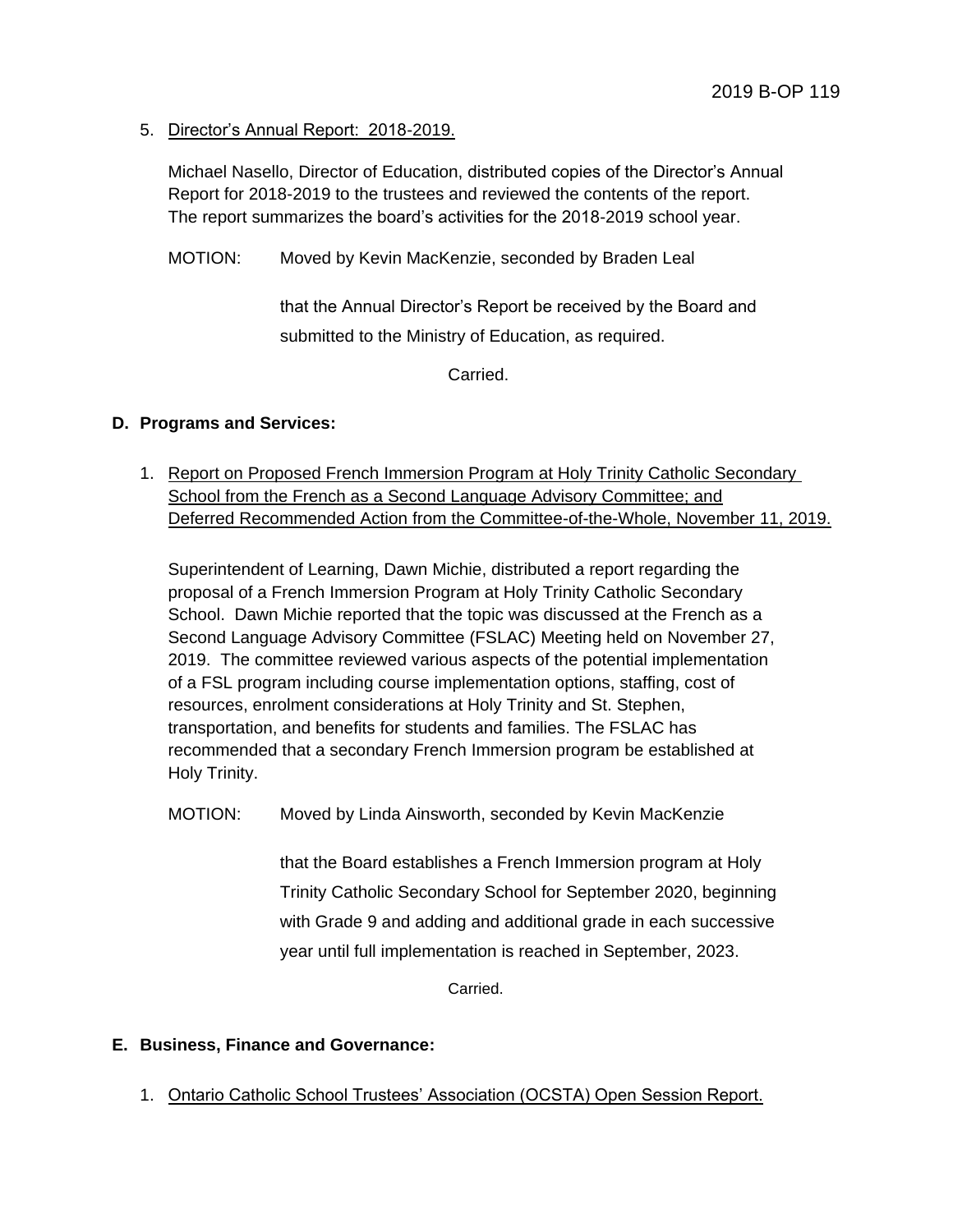The Board Chairperson, Michelle Griepsma reported on OCSTA updates as follows:

• that the deadline to submit a story for the "Catholic Trustees on Catholic Education" 90<sup>th</sup> Anniversary project is December 20, 2019. Information was shared via memo from OCSTA. Trustees were asked to contact Galen Eagle, Manager of Communications if they were interested in pursuing the submission of a story.

### 2. Education Development Charges Process.

Isabel Grace, Superintendent of Business and Finance, gave a summary of her information report on the Education Development Charges Bylaw process. Her report included background information about what Education Development Charges (EDC) are and the six components that make up the process. Isabel informed the trustees about the requirement and purpose of the EDC Background Study and Eligibility Assessment as well as the Public Process. It is expected that the bylaw renewal process will meet timelines enabling the new bylaw to be passed by June, 2020. A public meeting to be jointly held with Kawartha Pine Ridge District School Board is tentatively scheduled for May 5, 2020.

3. Borrowing Resolution.

Isabel Grace, Superintendent of Business and Finance summarized the purpose of the Operating Line of Credit and the requirement of its renewal each year.

MOTION: Moved by David Bernier, seconded by Braden Leal

that the Board approve the Borrowing Resolution in support of the Operating Line of Credit in the amount of \$10,000,000.

Carried

MOTION: Moved by Braden Leal, seconded by Emmanuel Pinto

that the Board authorize the Chair and the Director to sign the credit amendment agreement with the Canadian Imperial Bank of Commerce.

Carried.

**F. Human Resources:**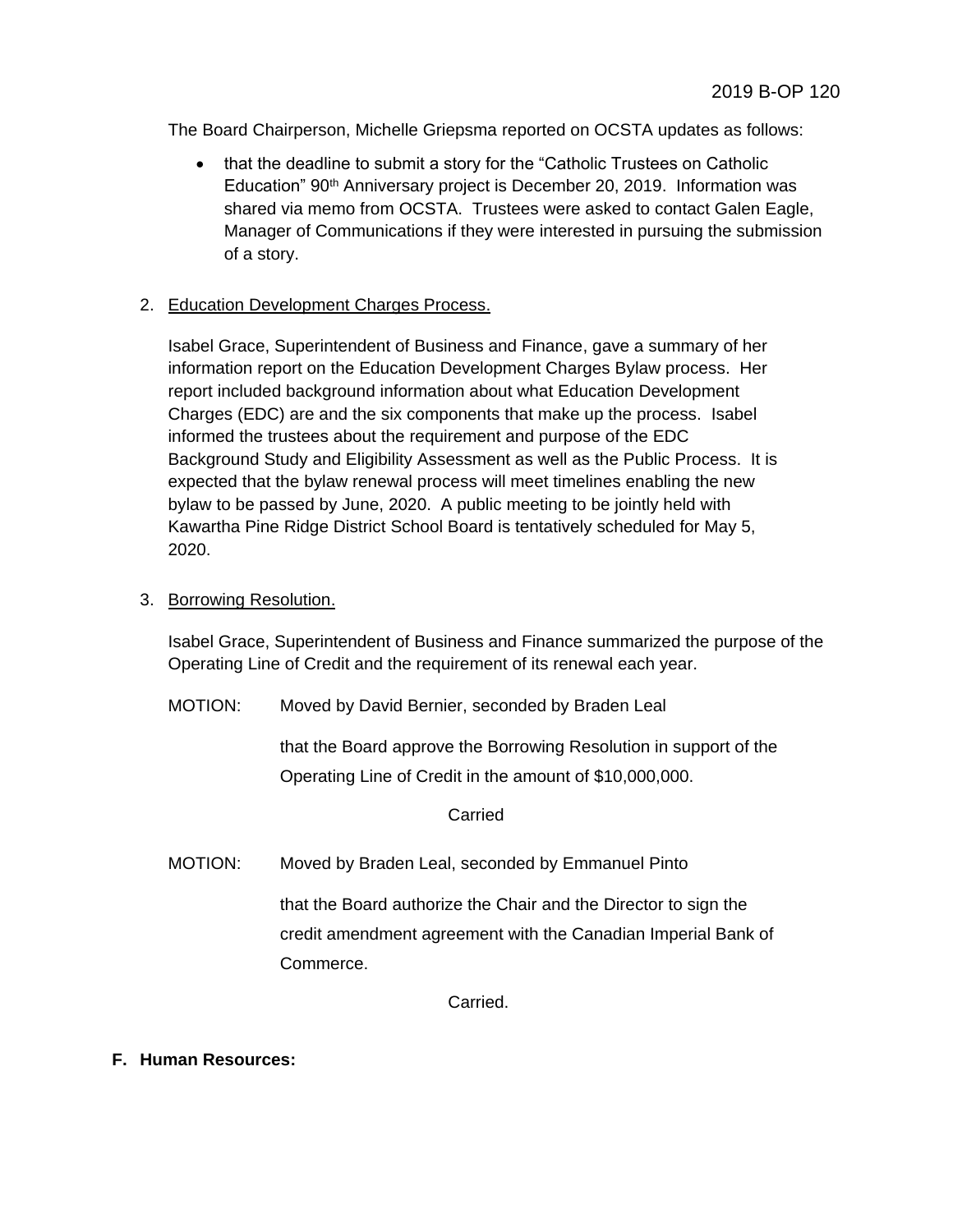## 1. Semi-Annual Report from the Joint Health and Safety Committee.

Joan Carragher, Superintendent of Human Resource Services presented the semiannual report from the Joint Health and Safety Committee. Following the report, Joan Carragher answered questions.

MOTION: Moved by Linda Ainsworth, seconded by Emmanuel Pinto

that the Joint Health and Safety Committee Semi-annual Report to the Director of Education dated December, 2019, be received.

Carried.

### **G. Policy Development:**

1. Recommended Actions from the Policy Development Committee Meeting, November 19, 2019.

It was noted that one of the recommended actions from the November 19, 2019 Policy Development Committee Meeting was erroneously omitted from the approval at the November 27, 2019 Board Meeting. David Bernier, Chairperson of the Policy Development Committee, brought forward the missed recommended action from the November 19, 2019 meeting for approval.

MOTION: Moved by David Bernier, seconded by Braden Leal

that the Policy and Administrative Procedure – #204 – Purchasing be deleted and the revised, newly formatted, Administrative Procedure – #610 – Purchasing, be received and posted under Directional Policy – #600 – Stewardship of Resources.

Carried.

### **H. Old Business:**

- **I. New Business:**
- **J. Bring Forward:**
- **K. Information Items:**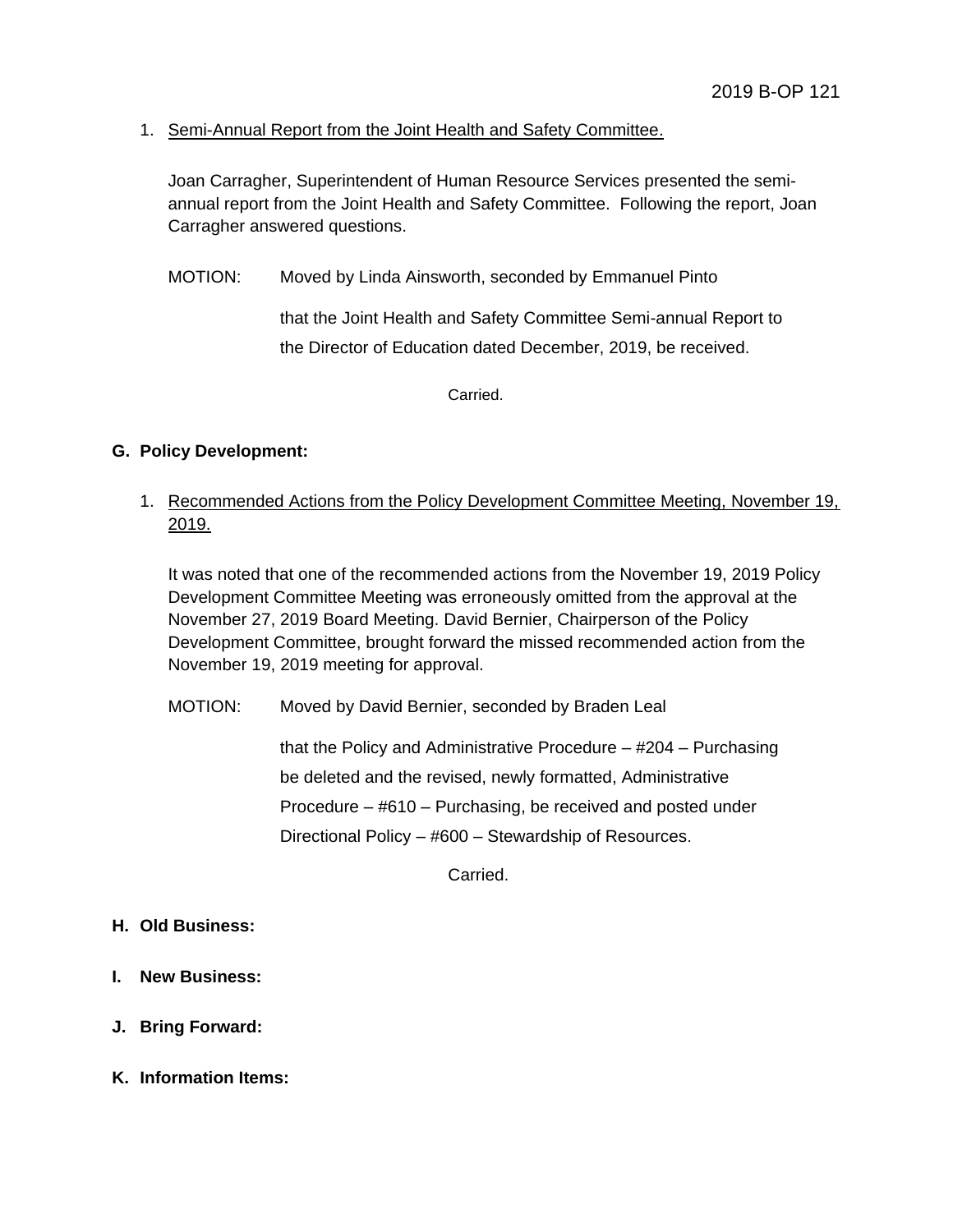## 1. Chairperson's Report

Board Chairperson, Michelle Griepsma stated she had no new information to report.

# 2. Trustees' Committees Reports

- a. French as a Second Language Advisory Committee, November 27, 2019.
- b. First Nation, Metis and Inuit Advisory Committee, December 10, 2019.

# **L. Future Meetings and Events:**

## 1. Board Meeting

- a. Board Meeting Open Session, January 28, 2020, 6:30 p.m. (In-camera Session, 6:00 p.m.)
- 2. Board Standing Committee Meetings: (Listed in chronological order.)
	- a. Chairperson's Committee, January 13, 2020, 4:30 p.m.
	- b. Committee-of-the-Whole, January 13, 2020, 6:30 p.m.
	- c. Policy Development Committee, February 4, 2020, 6:30 p.m.
- 3. Other Committee Meetings: (Listed in chronological order.):
	- a. STSCO Governance Committee Meeting, January 15, 2020, 3:00 p.m.
	- b. Special Education Advisory Committee, January 16, 2020, 6:30 p.m.
	- c. Catholic Parent Engagement Committee Meeting, February 3, 2020, 6:30 p.m. (St. Mary Catholic Secondary School, Cobourg)
	- d. Accessibility for All Committee Meeting, February 4, 2020, 1:15 p.m.
	- e. Faith and Equity Advisory Committee Meeting, February 13, 2020, 6:30 p.m.
	- f. Student Council Liaison Committee, February 25, 2020, 4:15 p.m.
	- g. First Nation, Métis and Inuit Advisory Committee, March 10, 2020, 6:30 p.m.
	- h. French as a Second Language Advisory Committee, April 15, 2020, 4:30 p.m.
	- i. Supervised Alternative Learning Meeting, TBA..
- 4. Board Events:
	- a. Ontario Catholic School Trustees' Association Catholic Trustees Seminar, January 17-18, 2020, Delta Hotels by Marriott Airport.
	- b. Toonies for Tuition Board-wide Fundraising Day, April 23, 2020.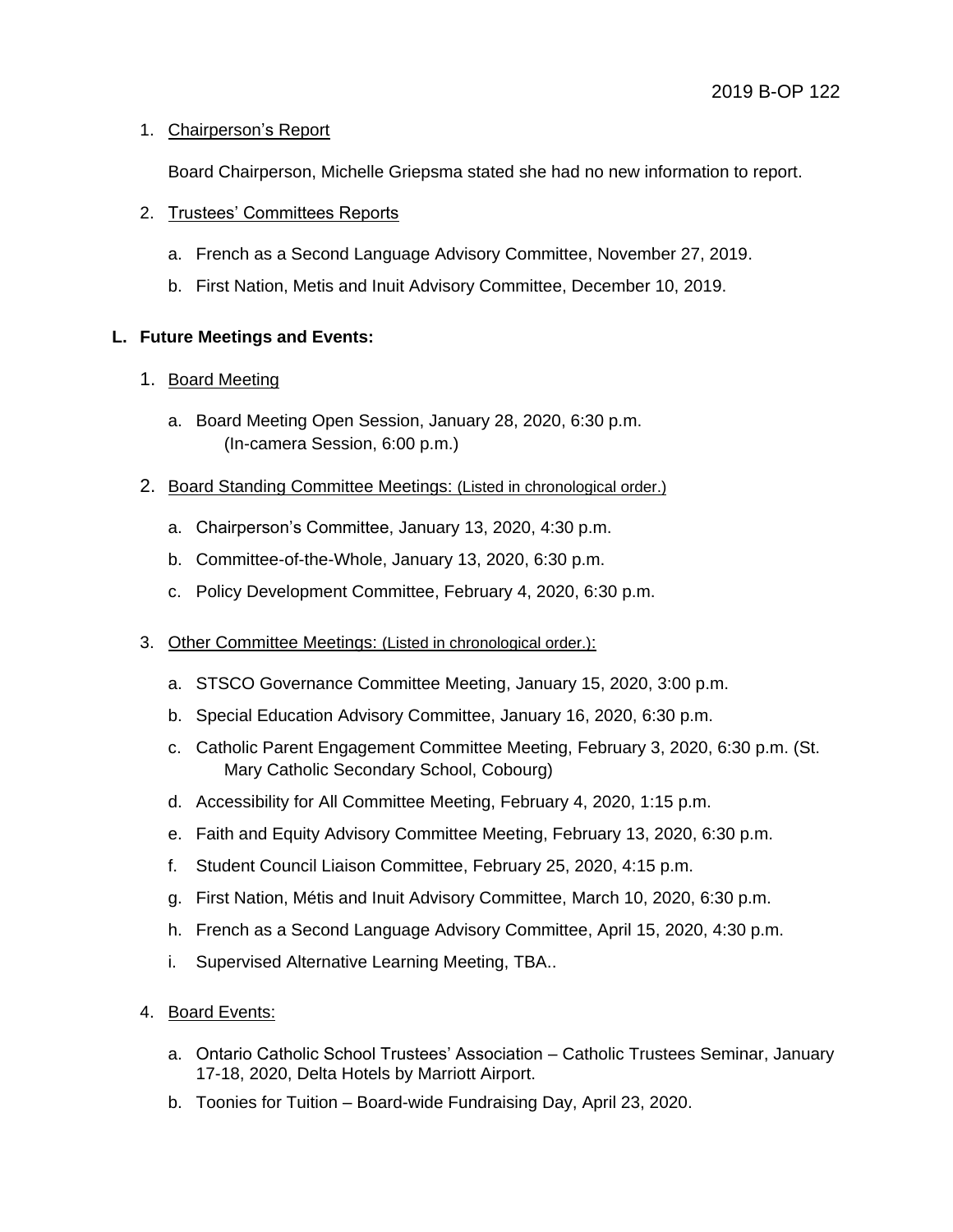- c. OCSTA 2019-2020 AGM and Conference, Ottawa, April 30-May 2, 2020.
- d. Catholic Education Week, May 3-9, 2020.
- e. Catholic Student Leadership Awards, Holy Cross Catholic Secondary School, May 6, 2020.
- f. CPEC Parent Engagement Event, Holy Trinity Catholic Secondary School, May 20, 2020.
- g. CCSTA 2019-2020 AGM and Conference, Collingwood, ON, June 4-6, 2020.

#### **M. Conclusion:**

- 1. Report from the In-camera Meeting
	- MOTION: Moved by David Bernier, seconded by Kevin MacKenzie

that the Board approve the actions and the discussions arising from the December 17, 2019, regular in-camera session, as follows:

- A. Call to Order: The in-camera meeting was called to order at 6:06 p.m.
	- 1. Opening Prayer
	- 2. Approval of the agenda as presented.
	- 3. A declaration of Conflict of Interest was filed by Kevin MacKenzie with respect to agenda item E.1, Ratification of CUPE Local Collective Agreement.
	- 4. Approval of Minutes: Motions carried to approve the minutes from the November 26, 2019 Regular Incamera meeting and the November 26, 2019 Special In-camera meeting.
- D. Business, Finance and Governance:
	- 1. OCSTA In-camera Session Report
- E. Human Resources:
	- 1. Motion carried to ratify the CUPE Local Collective Agreement dated September 1, 2019 to August 31, 2022.
	- 2. Update on OECTA potential labour disruption.
- F. Other Urgent Matter:
	- 1. Approval of recommended actions from the Expulsion Committee meeting held on December 17, 2019.
- I. 1. Closing Prayer
	- 2. Motion to convene in Open Session at 6:32 p.m.

Carried.